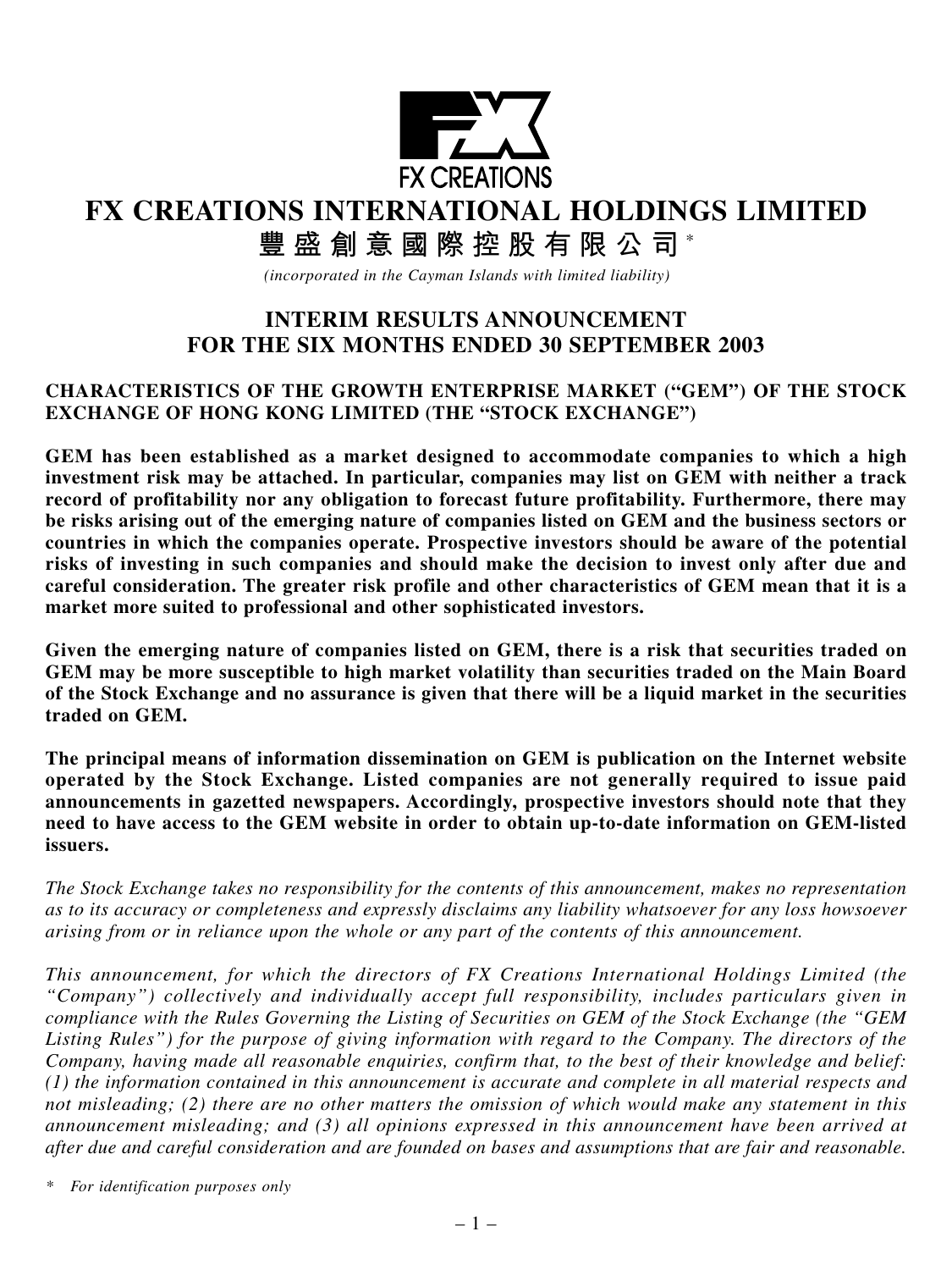#### **RESULTS**

The board of directors (the "Board") of FX Creations International Holdings Limited (the "Company") herein presents the unaudited consolidated results of the Company and its subsidiaries (collectively referred to as the "Group") for the three months and six months ended 30 September 2003 together with the comparative unaudited figures for the corresponding periods in 2002 as follows:

|                         |                                        | <b>Six months ended</b>         |                                        | Three months ended<br>30 September |
|-------------------------|----------------------------------------|---------------------------------|----------------------------------------|------------------------------------|
| <b>Notes</b>            | 2003<br>(unaudited)<br><b>HK\$'000</b> | 2002<br>(unaudited)<br>HK\$'000 | 2003<br>(unaudited)<br><b>HK\$'000</b> | 2002<br>(unaudited)<br>HK\$'000    |
| $\overline{2}$          | 29,234                                 | 27,114                          | 15,921                                 | 14,959                             |
|                         | (14, 560)                              | (11,657)                        | (8,373)                                | (6, 819)                           |
|                         | 14,674                                 | 15,457                          | 7,548                                  | 8,140                              |
|                         | 16<br>(8,396)<br>(5,150)               | 492<br>(8,795)<br>(5,930)       | 8<br>(4,508)<br>(2,571)                | 420<br>(4, 820)<br>(3, 145)        |
| PROFIT FROM OPERATIONS  | 1,144                                  | 1,224                           | 477                                    | 595                                |
|                         | (228)                                  | (351)                           | (98)                                   | (228)                              |
| $\mathfrak{Z}$          | 916                                    | 873                             | 379                                    | 367                                |
| $\overline{4}$          | (160)                                  | (142)                           | (66)                                   | (43)                               |
| PROFIT BEFORE MINORITY  | 756<br>27                              | 731                             | 313<br>27                              | 324                                |
| NET PROFIT ATTRIBUTABLE | 783                                    | 731                             | 340                                    | 324                                |
| 6                       |                                        |                                 |                                        |                                    |
| 5                       |                                        |                                 |                                        |                                    |
|                         | HK0.20 cent                            | HK0.20 cent                     | HK0.09 cent                            | HK0.08 cent                        |
|                         | N/A                                    | N/A                             | N/A                                    | N/A                                |
|                         |                                        |                                 | 30 September                           |                                    |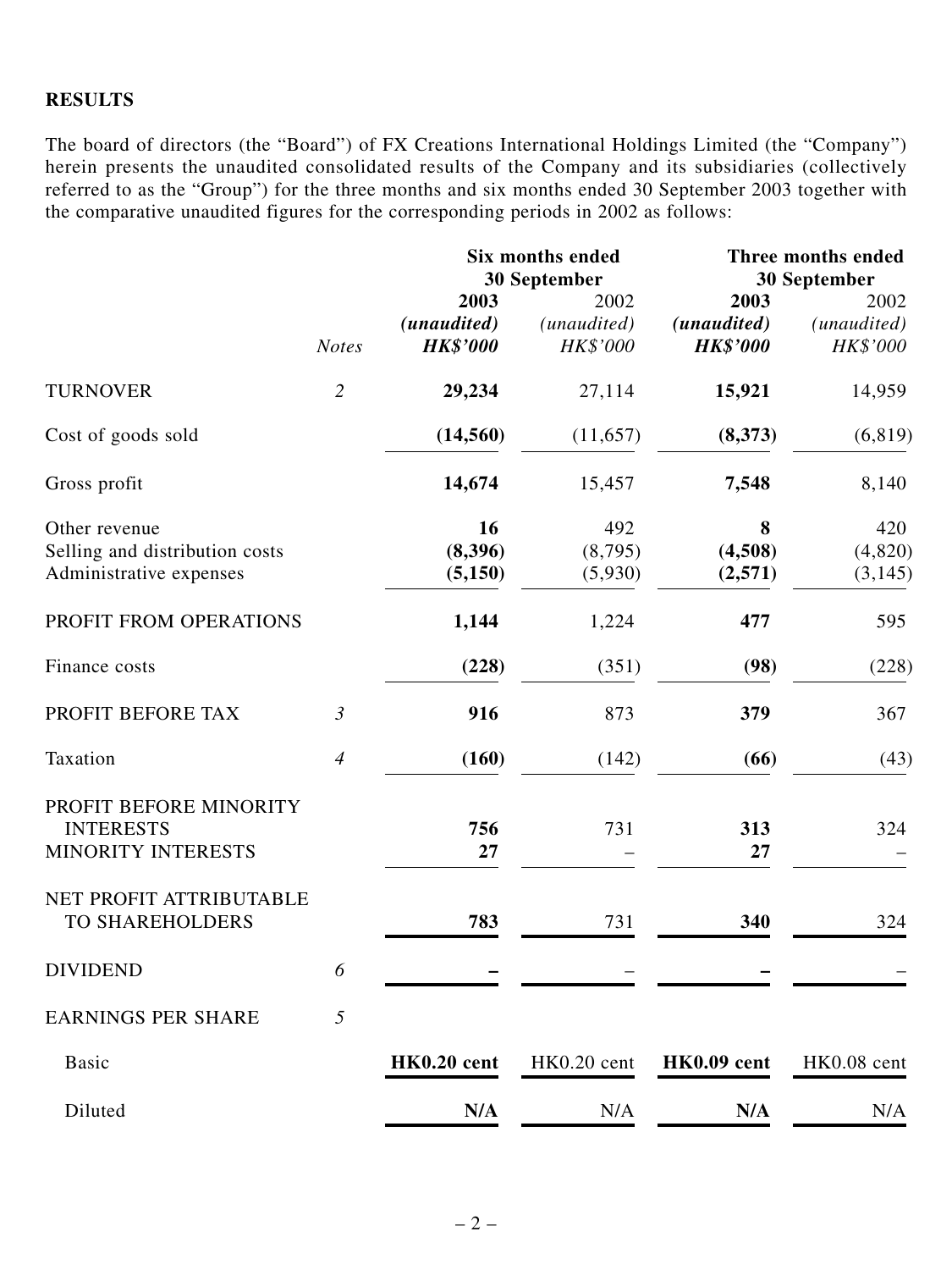## **CONSOLIDATED BALANCE SHEET**

| CONSOLIDATED BALANCE SHEET                     |                       |                      |           |
|------------------------------------------------|-----------------------|----------------------|-----------|
|                                                |                       | As at                | As at     |
|                                                |                       | 30 September         | 31 March  |
|                                                |                       | 2003                 | 2003      |
|                                                |                       | ( <i>Unaudited</i> ) | (Audited) |
|                                                | <b>Notes</b>          | <b>HK\$'000</b>      | HK\$'000  |
| NON-CURRENT ASSETS                             |                       |                      |           |
| Fixed assets                                   |                       | 8,450                | 7,087     |
| Other investments                              |                       | 4,000                | 4,000     |
| Rental and sundry deposits                     |                       | 1,491                | 1,445     |
|                                                |                       | 13,941               | 12,532    |
| <b>CURRENT ASSETS</b>                          |                       |                      |           |
| Inventories                                    |                       | 1,725                | 2,139     |
| Accounts receivable                            | $\mathcal{I}$         | 4,630                | 7,938     |
| Prepayments, deposits and other receivables    |                       | 2,224                | 1,442     |
| Due from a minority shareholder                |                       | 360                  | 360       |
| Tax refundable                                 |                       | 125                  | 62        |
| Pledged bank deposit                           |                       | 2,346                | 3,403     |
| Bank and cash balances                         |                       | 9,363                | 6,837     |
|                                                |                       | 20,773               | 22,181    |
| <b>CURRENT LIABILITIES</b><br>Accounts payable | $\boldsymbol{\delta}$ | 4,723                | 4,495     |
| Trust receipt loans, secured                   |                       | 2,689                | 2,390     |
| Accrued liabilities and other payables         |                       | 1,630                | 1,354     |
| Tax payable                                    |                       | 620                  | 459       |
| Bank loan, unsecured                           |                       | 463                  |           |
|                                                |                       | 600                  |           |
| Bank loan, secured                             |                       |                      | 1,862     |
| Bank overdrafts, secured                       |                       | 1,717                | 2,637     |
|                                                |                       | 12,442               | 13,197    |
| NET CURRENT ASSETS                             |                       | 8,331                | 8,984     |
| TOTAL ASSETS LESS CURRENT LIABILITIES          |                       | 22,272               | 21,516    |
|                                                |                       |                      |           |
| <b>CAPITAL AND RESERVES</b>                    |                       |                      |           |
| Share capital                                  |                       | 4,000                | 4,000     |
| Reserves                                       |                       | 17,884               | 17,101    |
| <b>SHAREHOLDERS' FUNDS</b>                     |                       | 21,884               | 21,101    |
| MINORITY INTERESTS                             |                       | 388                  | 415       |
|                                                |                       | 22,272               | 21,516    |
|                                                |                       |                      |           |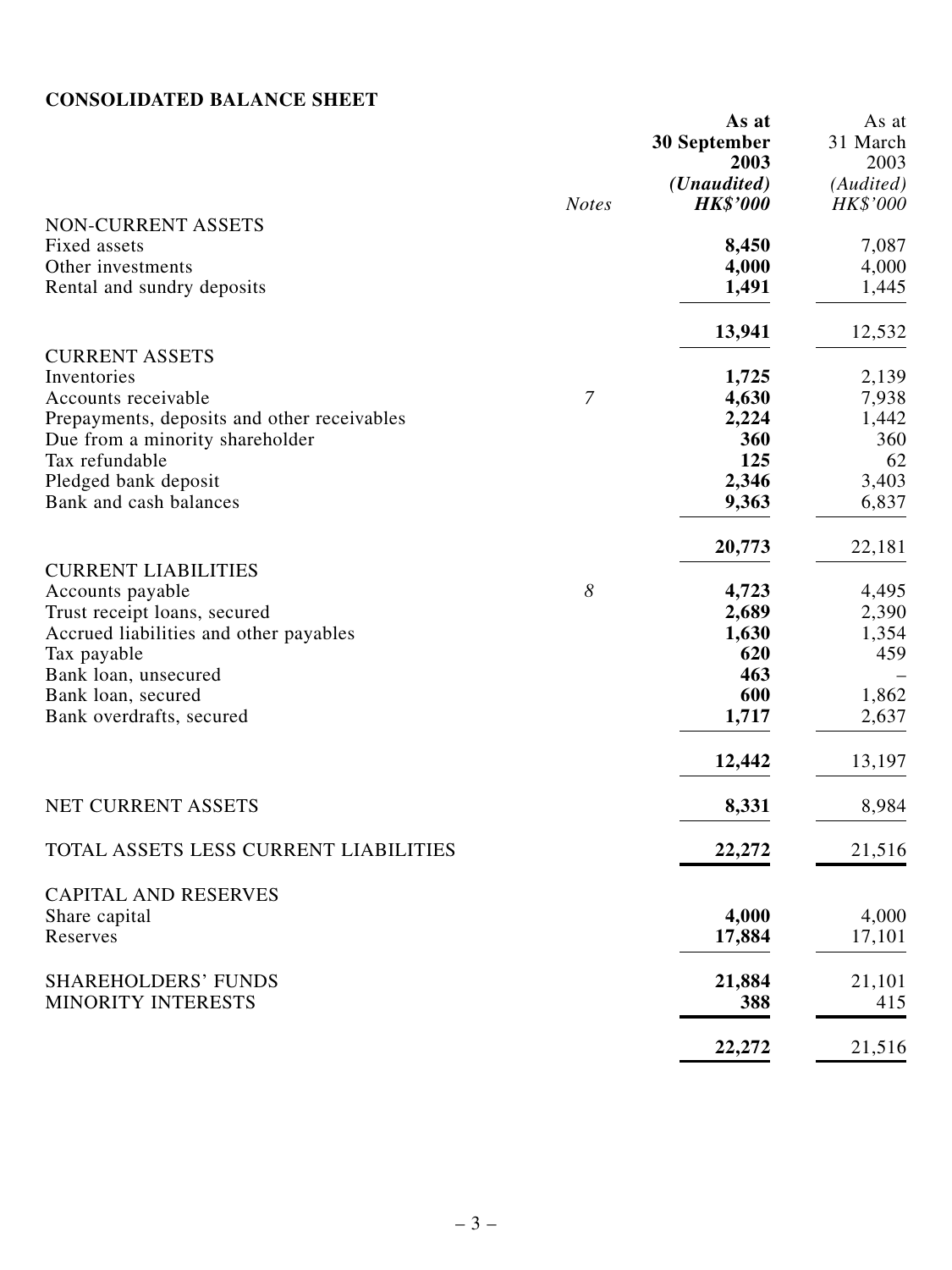### **CONDENSED CONSOLIDATED CASH FLOW STATEMENT**

|                                                     | Six months           | Six months           |
|-----------------------------------------------------|----------------------|----------------------|
|                                                     | ended                | ended                |
|                                                     | 30 September         | 30 September         |
|                                                     | 2003                 | 2002                 |
|                                                     | ( <i>Unaudited</i> ) | ( <i>Unaudited</i> ) |
|                                                     | <b>HK\$'000</b>      | HK\$'000             |
| Net cash inflow/(outflow) from operating activities | 5,067                | (4,683)              |
| Net cash outflow from investing activities          | (822)                | (15,720)             |
| Net cash (outflow)/inflow from financing activities | (1,719)              | 21,356               |
| INCREASE IN CASH AND CASH EQUIVALENTS               | 2,526                | 953                  |
| Cash and cash equivalents at beginning of period    | 6,837                | 223                  |
| CASH AND CASH EQUIVALENTS AT END OF PERIOD          | 9,363                | 1,176                |
| ANALYSIS OF BALANCES OF CASH AND CASH EQUIVALENTS   |                      |                      |
| Bank and cash balances                              | 9,363                | 1,176                |

# **CONSOLIDATED STATEMENT OF CHANGES IN EQUITY**

|                                          | <b>Share</b><br>capital<br>HK\$'000 | <b>Share</b><br>premium<br>HK\$'000 | Accumulated<br>profits<br>HK\$'000 | <b>Total</b><br>HK\$'000 |
|------------------------------------------|-------------------------------------|-------------------------------------|------------------------------------|--------------------------|
| At 1 April 2002                          | 56                                  |                                     | 1,702                              | 1,758                    |
| New issue on public listing              | 810                                 | 20,250                              |                                    | 21,060                   |
| Issue of shares to the Pre-IPO Investors | 8                                   | 4,867                               |                                    | 4,875                    |
| Capitalisation issue                     | 3,126                               | (3, 126)                            |                                    |                          |
| Share issue expenses                     |                                     | (8, 288)                            |                                    | (8, 288)                 |
| Net profit for the period                |                                     |                                     | 731                                | 731                      |
| At 30 September 2002                     | 4,000                               | 13,703                              | 2,433                              | 20,136                   |
| At 1 April 2003                          | 4,000                               | 13,703                              | 3,398                              | 21,101                   |
| Net profit for the period                |                                     |                                     | 783                                | 783                      |
| At 30 September 2003                     | 4,000                               | 13,703                              | 4,181                              | 21,884                   |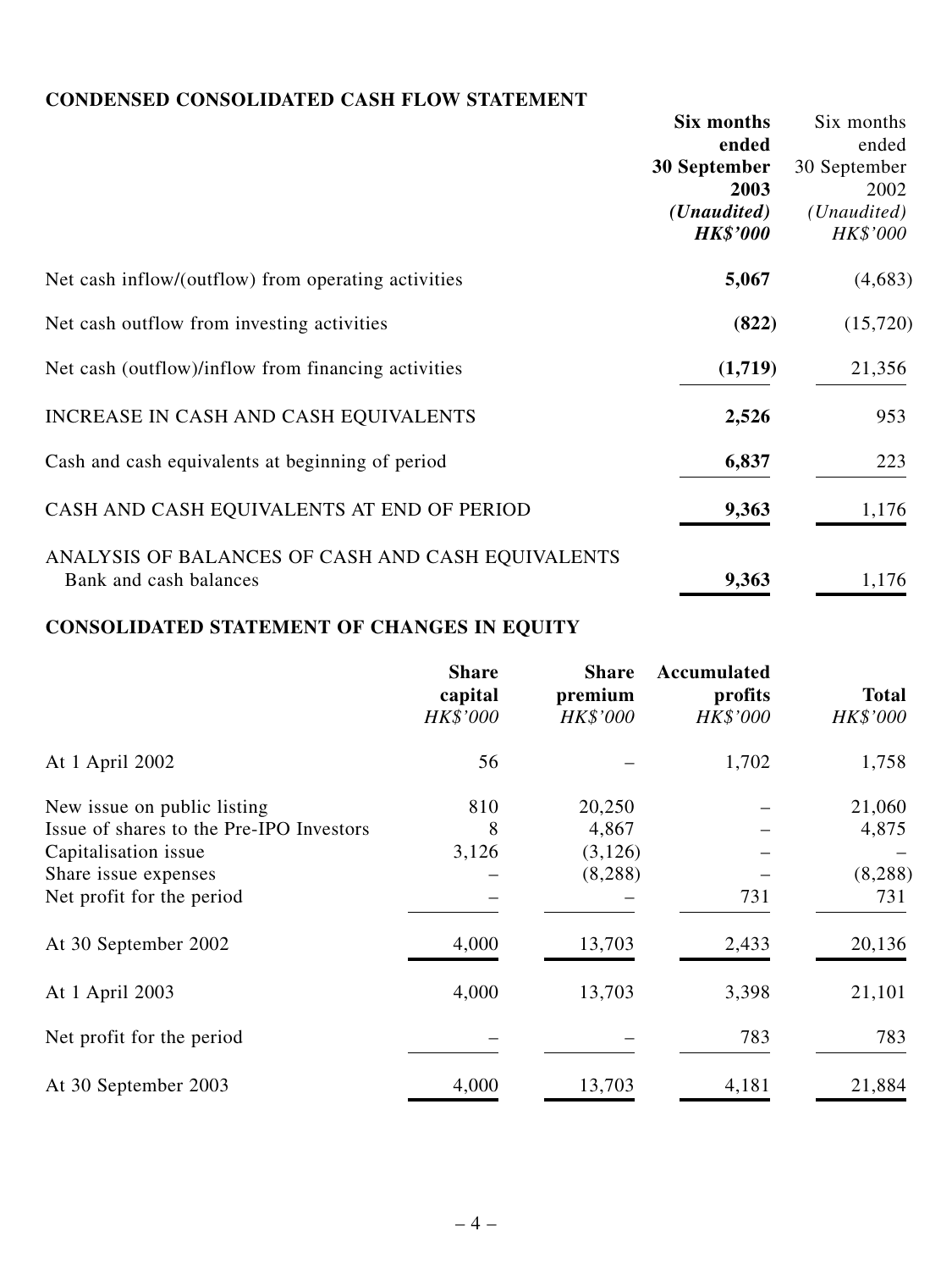*Notes:*

#### **1. GROUP REORGANISATION AND BASIS OF PREPARATION**

The Company was incorporated in the Cayman Islands on 10 January 2002 as an exempted company with limited liability under the Companies Law (2001 Second Revision) of the Cayman Islands.

Pursuant to a reorganisation scheme (the "Group Reorganisation") to rationalise the group structure in preparation for the listing of the Company's shares on GEM of the Stock Exchange, the Company became the holding company of its subsidiaries on 2 May 2002 (collectively the "Group"). Details of the Group Reorganisation are set out in the Company's prospectus dated 8 May 2002 (the "Prospectus"). The shares of the Company were listed on GEM on 21 May 2002.

The unaudited consolidated results have been prepared using the merger basis of accounting as a result of the Group Reorganisation. On this basis, the Company has been treated as the holding company of its subsidiaries since their respective dates of incorporation rather than from the date of their acquisition pursuant to the Group Reorganisation.

The unaudited condensed consolidated interim accounts have been prepared in accordance with the Hong Kong Statement of Standard Accounting Practice No. 25 "Interim Financial Reporting" issued by the Hong Kong Society of Accountants and the disclosure requirements set out in Chapter 18 of the GEM Listing Rules.

The principal accounting policies used in the preparation of these unaudited condensed consolidated interim accounts are consistent with those used in the annual accounts for the year ended 31 March 2003, except for the new adoption of Statement of Standard Accounting Practice No. 12 (Revised) "Accounting for Income Taxes" issued by the Hong Kong Society of Accountants, which has no significant impact on the unaudited consolidated results for the six months ended 30 September 2003.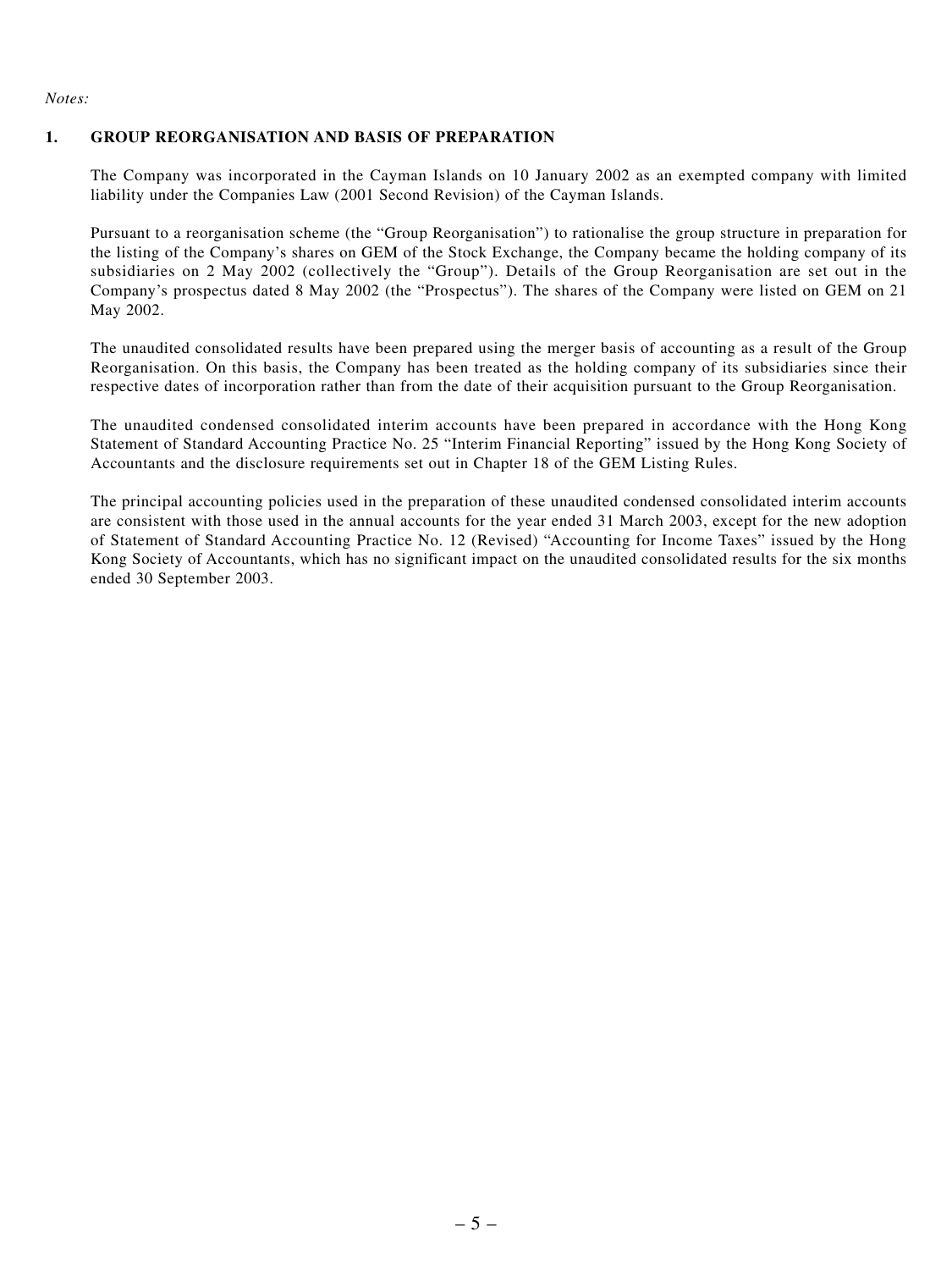#### **2. TURNOVER AND SEGMENT INFORMATION**

Turnover represents the aggregate of the net invoiced value of goods sold, after allowances for returns and trade discounts.

The Group's operating businesses are structured and managed separately, according to the nature of their operations and the products and services they provided. Each of the Group's business segments represents a strategic business unit that offers products and services which are subject to risks and returns that are different from those of other business segments. Summary details of the business segments are as follows:

- (a) the retail segment represents the selling of bags and accessories via retail shops and department store counters;
- (b) the wholesale segment represents the selling of bags and accessories via agents and distributors; and
- (c) the corporate segment represents investment holding.

#### **(a) Business segments**

The following tables present revenue, results and certain assets, liabilities and expenditure information for the Group's business segments.

|                                                           |                 |          |                 | Six months ended 30 September |                 |          |                           |          |
|-----------------------------------------------------------|-----------------|----------|-----------------|-------------------------------|-----------------|----------|---------------------------|----------|
|                                                           |                 | Retail   |                 | Wholesale                     |                 |          | Consolidated<br>Corporate |          |
|                                                           | 2003            | 2002     | 2003            | 2002                          | 2003            | 2002     | 2003                      | 2002     |
|                                                           | <b>HK\$'000</b> | HK\$'000 | <b>HK\$'000</b> | HK\$'000                      | <b>HK\$'000</b> | HK\$'000 | <b>HK\$'000</b>           | HK\$'000 |
| Segment revenue:<br>Sales to external                     |                 |          |                 |                               |                 |          |                           |          |
| customers                                                 | 16,882          | 16,219   | 12,352          | 10,895                        |                 |          | 29,234                    | 27,114   |
| Segment results                                           | 2,741           | 2,072    | 2,025           | 1,373                         | (3,622)         | (2,221)  | 1,144                     | 1,224    |
| Finance costs                                             |                 |          |                 |                               |                 |          | (228)                     | (351)    |
| Profit before tax                                         |                 |          |                 |                               |                 |          | 916                       | 873      |
| Taxation                                                  |                 |          |                 |                               |                 |          | (160)                     | (142)    |
| Profit before minority                                    |                 |          |                 |                               |                 |          |                           |          |
| interests                                                 |                 |          |                 |                               |                 |          | 756                       | 731      |
| Minority interests                                        |                 |          |                 |                               |                 |          | 27                        |          |
| Net profit from<br>ordinary activities<br>attributable to |                 |          |                 |                               |                 |          |                           |          |
| shareholders                                              |                 |          |                 |                               |                 |          | 783                       | 731      |
| <b>ASSETS</b>                                             |                 |          |                 |                               |                 |          |                           |          |
| Segment assets                                            | 4,965           | 6,113    | 9,648           | 10,682                        | 20,101          | 17,593   | 34,714                    | 34,388   |
| <b>LIABILITIES</b>                                        |                 |          |                 |                               |                 |          |                           |          |
| Segment liabilities                                       | 2,996           | 2,157    | 3,481           | 1,845                         | 5,965           | 10,251   | 12,442                    | 14,253   |
| Other segment<br>information:                             |                 |          |                 |                               |                 |          |                           |          |
| Depreciation                                              | 228             | 479      | 431             |                               | 108             | 98       | 767                       | 577      |
| Capital                                                   |                 |          |                 |                               |                 |          |                           |          |
| expenditure                                               | 76              | 536      | 2,023           | 6,815                         | 31              | 69       | 2,130                     | 7,420    |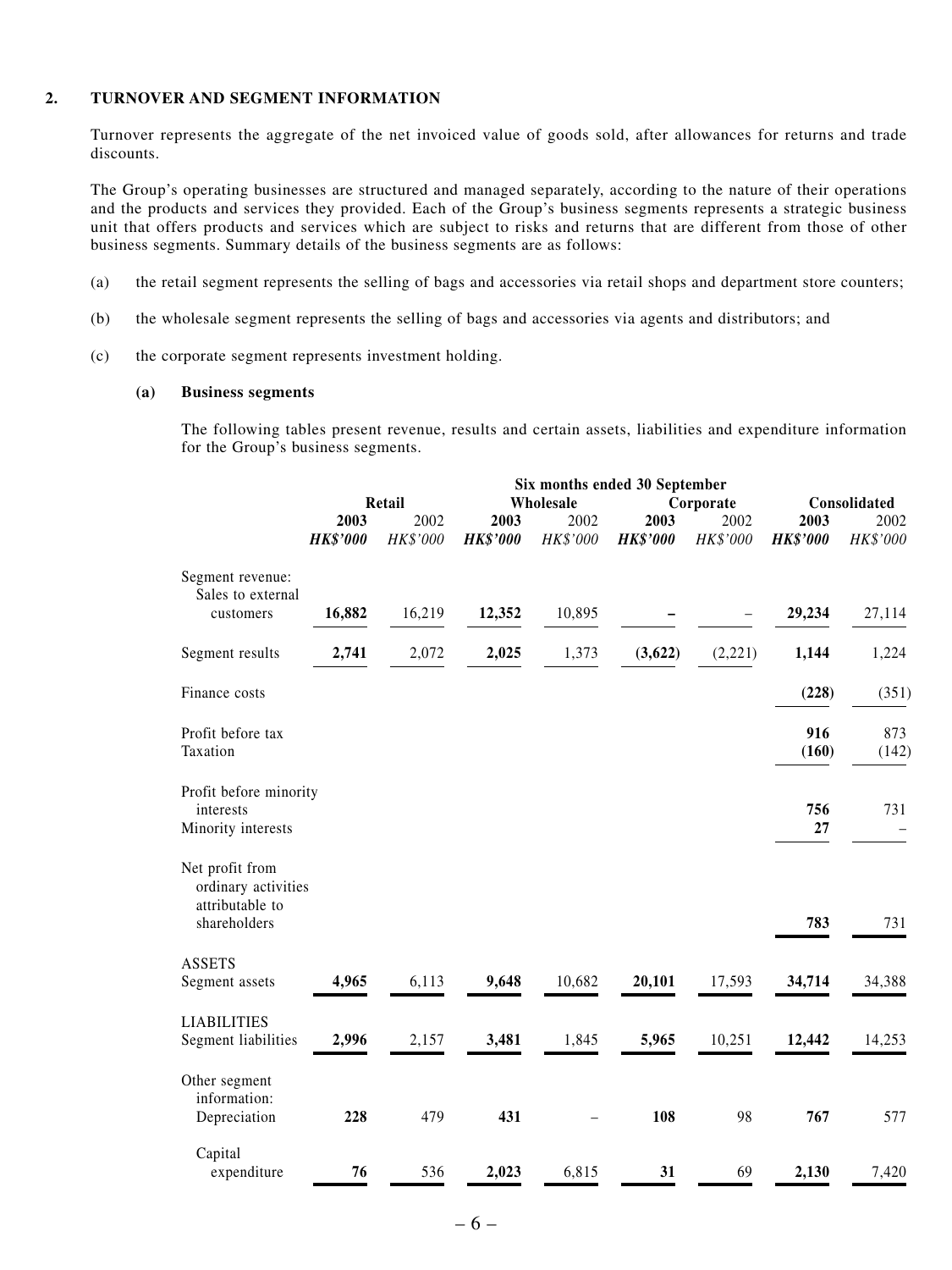#### **(b) Geographical segments**

The following table presents revenue, certain assets and expenditure information for the Group's geographical segments.

|                                                    |                 |                  |                 |                                                                              |                 |          | Six months ended 30 September |           |                 |                 |                 |                 |
|----------------------------------------------------|-----------------|------------------|-----------------|------------------------------------------------------------------------------|-----------------|----------|-------------------------------|-----------|-----------------|-----------------|-----------------|-----------------|
|                                                    |                 | <b>Hong Kong</b> |                 | <b>People's Republic</b><br>of China ("PRC")<br>(not including<br>Hong Kong) |                 | Taiwan   |                               | Singapore |                 | Other           |                 | Consolidated    |
|                                                    | 2003            | 2002             | 2003            | 2002                                                                         | 2003            | 2002     | 2003                          | 2002      | 2003            | 2002            | 2003            | 2002            |
|                                                    | <b>HK\$'000</b> | <b>HK\$'000</b>  | <b>HK\$'000</b> | HK\$'000                                                                     | <b>HK\$'000</b> | HK\$'000 | <b>HK\$'000</b>               | HK\$'000  | <b>HK\$'000</b> | <b>HK\$'000</b> | <b>HK\$'000</b> | <b>HK\$'000</b> |
| Segment revenue:<br>Sales to external<br>customers | 20,705          | 18,763           | 1,696           | 2,496                                                                        | 5,221           | 4,325    | 728                           | 917       | 884             | 613             | 29,234          | 27,114          |
| Other segment<br>information:<br>Segment assets    | 21,510          | 23,441           | 10,433          | 8,837                                                                        | 2,700           | 1,625    | 71                            | 66        |                 | 419             | 34,714          | 34,388          |
| Capital<br>expenditure                             | 80              | 195              | 2,023           | 6,815                                                                        | 27              | 410      |                               |           |                 |                 | 2,130           | 7,420           |

#### **3. PROFIT BEFORE TAX**

The Group's profit before tax is arrived at after charging:

|                                       |                 | For the six months<br>ended 30 September |                        | For the three months<br>ended 30 September |
|---------------------------------------|-----------------|------------------------------------------|------------------------|--------------------------------------------|
|                                       | 2003            | 2002                                     | 2003                   | 2002                                       |
|                                       | <b>HK\$'000</b> | <i>HK\$'000</i>                          | <i><b>HK\$'000</b></i> | HK\$'000                                   |
| Interest on overdrafts and bank loans | 228             | 351                                      | 98                     | 228                                        |
| Depreciation                          | 767             | 577                                      | 355                    | 290                                        |

#### **4. TAXATION**

Hong Kong Profits Tax for the three and six months ended 30 September 2003 have been provided at the rate of 17.5% (three and six months ended 30 September 2002: 16%) on the estimated assessable profits arising in Hong Kong during the periods. Taxes on profits assessable in other jurisdictions have been calculated at the rates of tax prevailing in the places in which the Group operates, based on existing legislation, interpretation and practices in respect thereof.

#### **5. EARNINGS PER SHARE**

The calculations of basic earnings per share for the three and six months ended 30 September 2003 are based on the unaudited consolidated net profit attributable to shareholders for the three and six months ended 30 September 2003 of approximately HK\$340,000 and HK\$783,000 respectively (three and six months ended 30 September 2002: HK\$324,000 and HK\$731,000) and on 400,000,000 shares in issue during the three and six months ended 30 September 2003 (weighted average number of shares in issue for the three and six months ended 30 September 2002: 400,000,000 shares and 373,475,000 shares respectively).

Diluted earnings per share for the three months and six months ended 30 September 2003 and the corresponding periods in 2002 have not been disclosed as no dilutive events existed during those periods.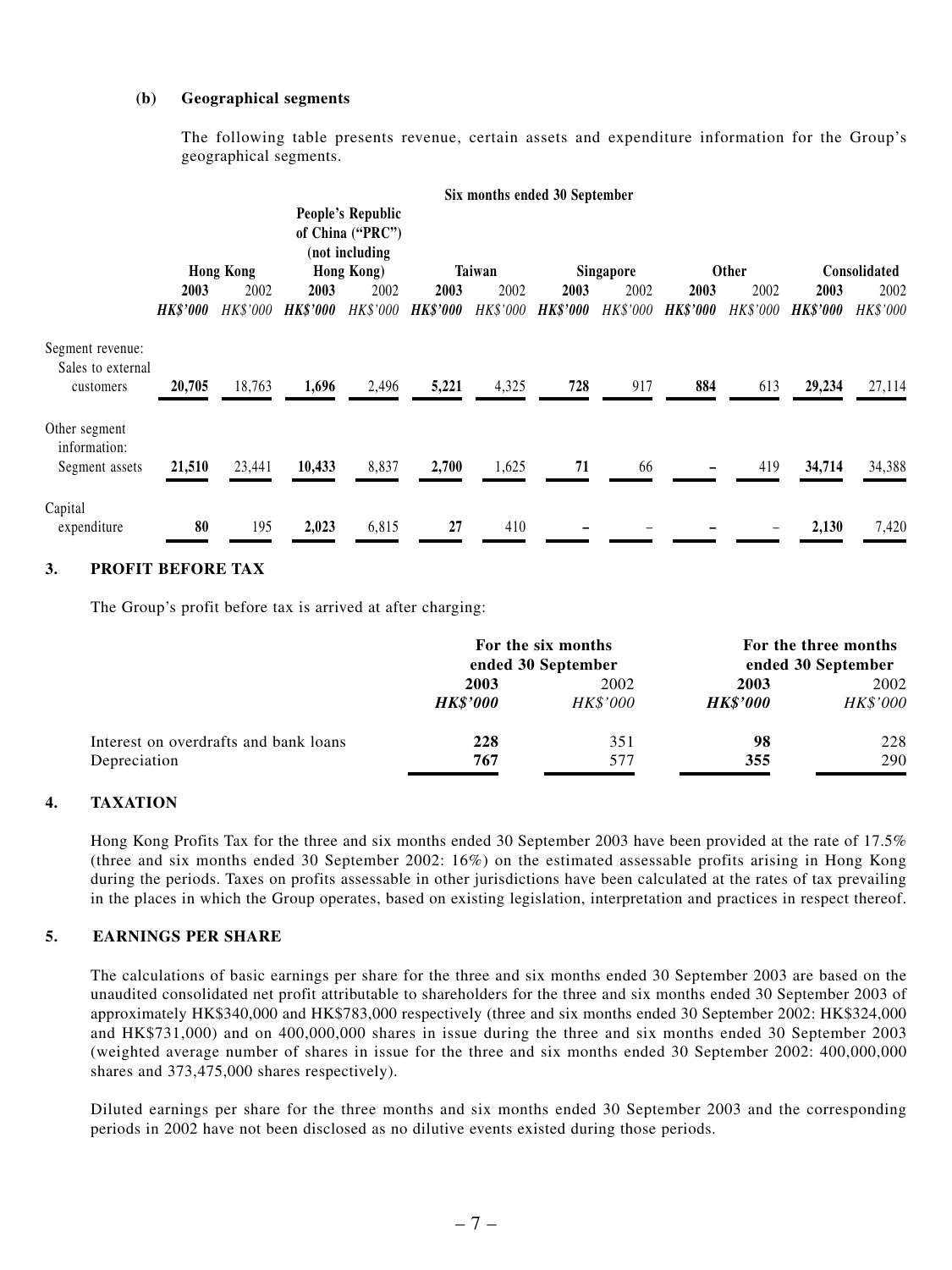#### **6. DIVIDEND**

The Board does not recommend the payment of an interim dividend for the six months ended 30 September 2003 (six months ended 30 September 2002: Nil).

#### **7. ACCOUNTS RECEIVABLE**

The Group's trading terms with its customers are mainly on credit, which generally have credit terms of up to 90 days (six months ended 30 September 2002: 75 days). The Group seeks to maintain strict control over its outstanding receivables to minimise credit risk. Overdue balances are reviewed regularly by senior management.

An aged analysis of the Group's accounts receivable as at the balance sheet dates based on the goods delivery date is as follows:

|                | 30 September         | 31 March  |
|----------------|----------------------|-----------|
|                | 2003                 | 2003      |
|                | <b>HK\$'000</b>      | HK\$'000  |
|                | ( <i>Unaudited</i> ) | (Audited) |
| Within 90 days | 3,713                | 5,271     |
| 91-180 days    | 163                  | 2,639     |
| 181-365 days   | 745                  | 7         |
| Over 1 year    | 9                    | 21        |
|                | 4,630                | 7,938     |
|                |                      |           |

#### **8. ACCOUNTS PAYABLE**

An aged analysis of the Group's accounts payable as at the balance sheet dates based on the goods receipt date is as follows:

|                | 30 September         | 31 March          |
|----------------|----------------------|-------------------|
|                | 2003                 | 2003              |
|                | <b>HK\$'000</b>      | HK\$'000          |
|                | ( <i>Unaudited</i> ) | (Audited)         |
| Within 90 days | 2,656                | 3,248             |
| 91-180 days    | 1,279                | 1,247             |
| 181-365 days   | 145                  | $\qquad \qquad -$ |
| Over 1 year    | 643                  | -                 |
|                | 4,723                | 4,495             |

#### **MANAGEMENT DISCUSSION AND ANALYSIS**

The Group is principally engaged in retail and wholesales of bags and accessories under its FX CREATIONS brandname. The bags sold by the Group consist principally of business bags, sports bags, backpacks, handbags and wallets. The accessories sold by the Group include belts, watches, spectacles and umbrellas. Other brandnames of the Group include USU and Annvu.

The Group also sells its products to agents and distributors for distribution and resale in the PRC, Macau, Singapore, Malaysia, Philippines, Indonesia, Thailand, Australia, New Zealand, United States, Chile, Korea, Japan and Europe markets.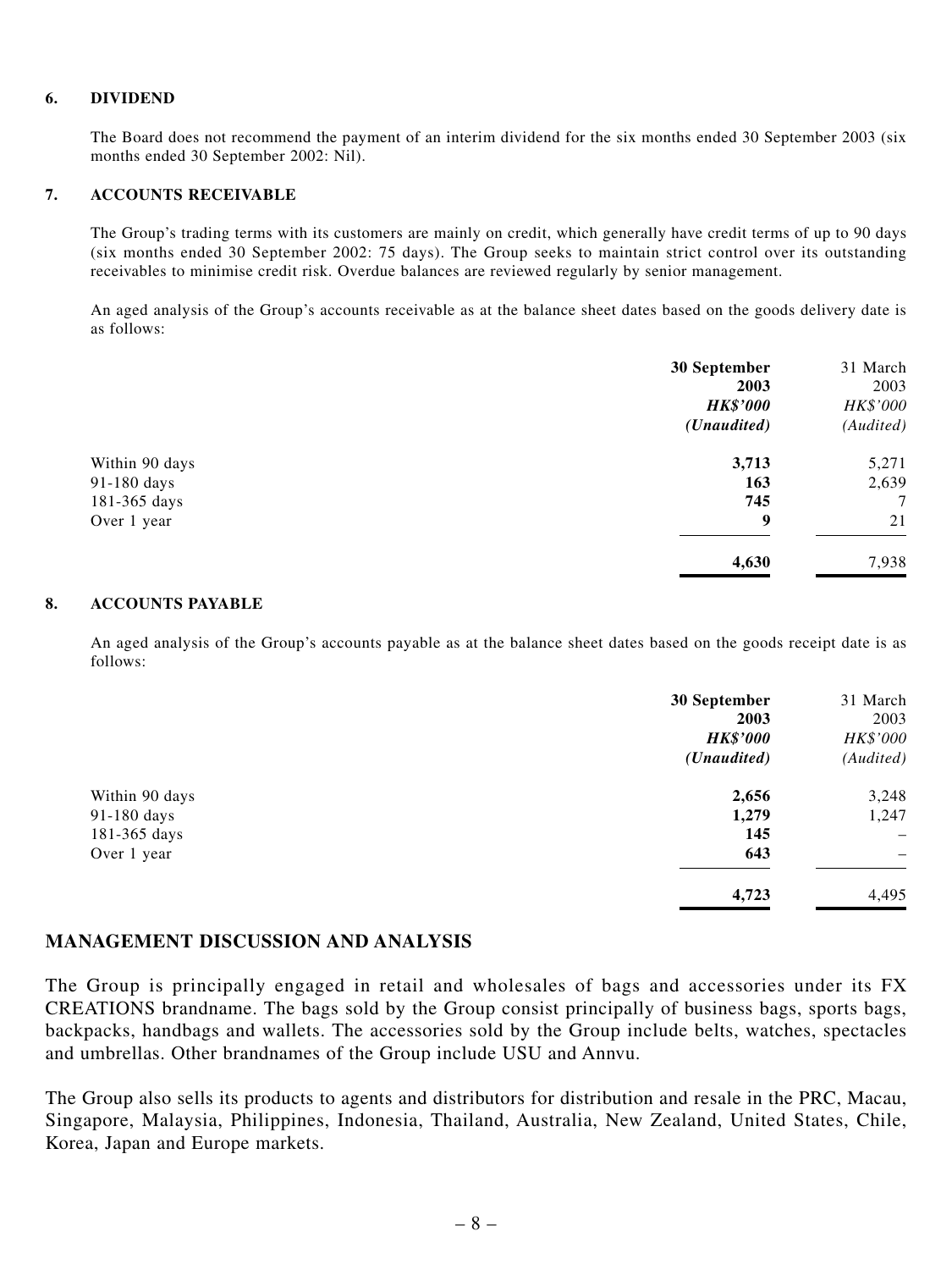#### **BUSINESS REVIEW**

Slight increase in turnover was recorded in the six months ended 30 September 2003 owing to the outbreak of the Severe Acute Respiratory Syndrome ("SARS"). The business of the Group was not adversely affected due to the promotion strategies the Group implemented during the difficult time.

During the three months ended 30 September 2003, the Group entered into a sole agency agreement with a company in Japan for the "Astro Boy" products whereby the Group will design, develop and distribute bags under the "Astro Boy" brandname in Hong Kong. The sales of products under the "Astro Boy" brandname will commence in November 2003 in the retail outlets of the Group in Hong Kong.

During the six months ended 30 September 2003, the Group did not open new retail outlets as no suitable retail outlets premises were identified. At the same time, three retail outlets in Hong Kong and Taiwan were closed as the leases expired and were not renewed as the terms of the extension could not be agreed upon and it was not economically feasible.

#### **FINANCIAL REVIEW**

#### **Results**

During the six months ended 30 September 2003, the Group recorded a turnover of approximately HK\$29.2 million (six months ended 30 September 2002: approximately HK\$27.1 million), an increase of approximately 7.7% compared to the corresponding period in previous year. The turnover for the six months ended 30 September 2003 comprised retail sales and wholesales sales which accounted for approximately 58% and 42% (six months ended 30 September 2002: approximately 60% and 40%) of the total turnover respectively. As at 30 September 2003, the Group had 10 retail outlets in Hong Kong which consisted of 5 (31 March 2003: 6) retail shops and 5 (31 March 2003: 6) department store counters and 12 (31 March 2003: 13) department store counters in Taiwan.

The increase in turnover was mainly attributable to higher sales from wholesales sales due to increase in the quantity sold to new and existing agents and distributors.

The net profit attributable to shareholders for the six months ended 30 September 2003 amounted to approximately HK\$783,000 an increase of approximately 7.1% compared to the corresponding period in previous year. Gross profit margin for the six months ended 30 September 2003 reduced from approximately 57% in the corresponding period in previous year to 50% due to increase in the proportion of sales from wholesales which commanded less gross profit margin and slight decrease in selling prices as a result of competition. Selling and distribution costs and administrative expenses were reduced by approximately 5% and 13% respectively from the corresponding period in previous year despite the increase in turnover due to the costs saving efforts by the management of the Group.

#### *Liquidity, financial resources and capital structure*

For the period under review, the Group financed its operations with its own working capital and bank borrowings of approximately HK\$5.5 million as at 30 September 2003 (31 March 2003: approximately HK\$6.9 million).

As at 30 September 2003, the Group had net current assets of approximately HK\$8.3 million (31 March 2003: approximately HK\$9 million) including cash and cash equivalents of approximately HK\$9.4 million (31 March 2003: approximately HK\$6.8 million).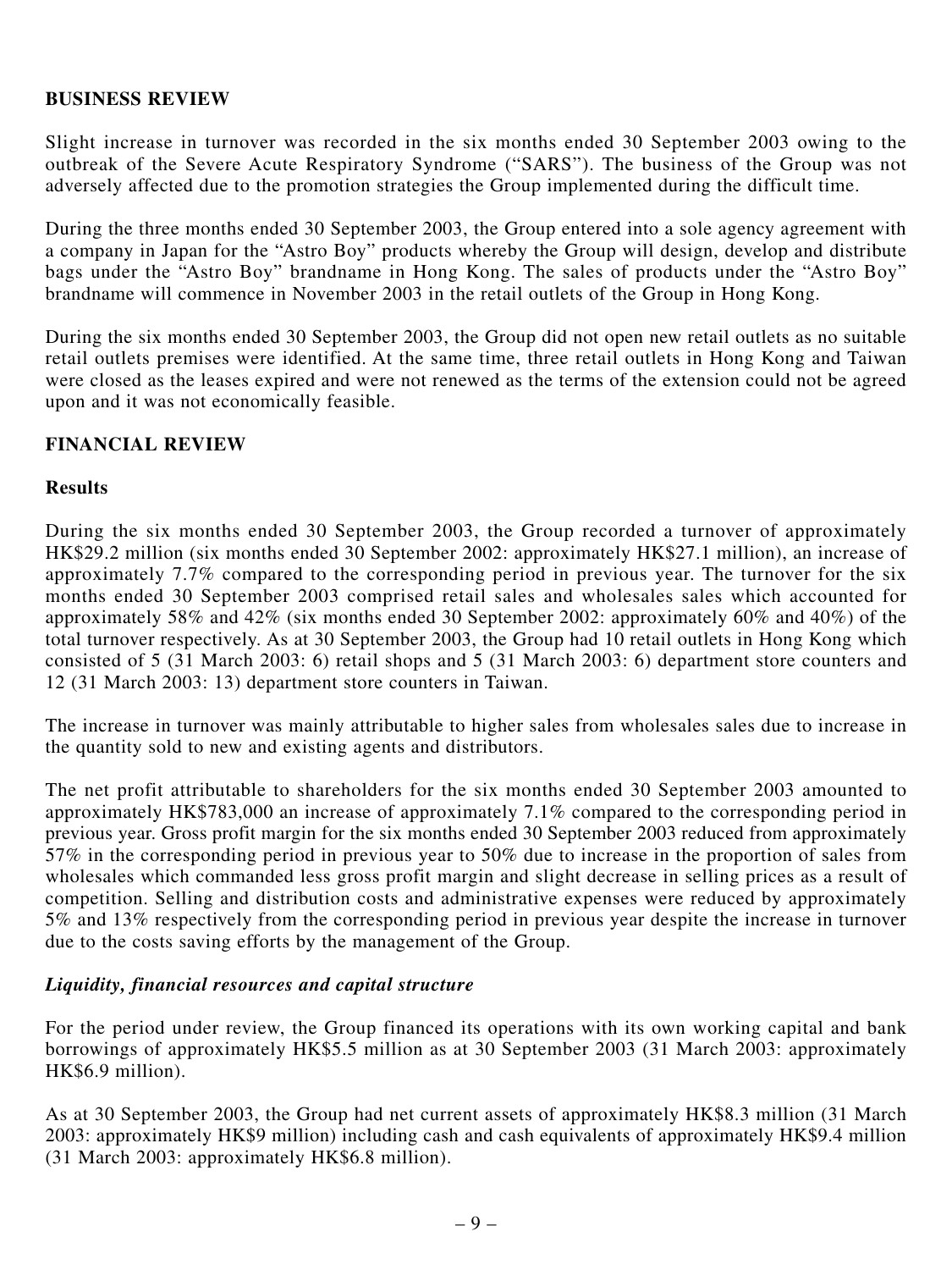As at 30 September 2003, the Group had total available banking facilities of approximately HK\$13.7 million (31 March 2003: approximately HK\$23.8 million) which were supported by the following:

- (i) the pledge of bank deposits of approximately  $HK$2,346,000$  (31 March 2003:  $HK$3,403,000$ );
- (ii) corporate guarantee executed by the Company; and
- (iii) the pledge of certain current asset of a subsidiary of the Company amounting to HK\$156,000 (31 March 2003: HK\$156,000).

As at 30 September 2003, the gearing ratio (defined as the ratio between total bank borrowings and total assets) was approximately 0.16 (31 March 2003: approximately 0.2). The Group has no fixed interest bank borrowing. All the bank borrowings were denominated in HK Dollars.

As at 30 September 2003, the Group has outstanding bank borrowings of approximately HK\$5.5 million (31 March 2003: approximately HK\$6.9 million). The bank borrowings comprised secured bank overdrafts of approximately HK\$1.7 million (31 March 2003: approximately HK\$2.6 million), trust receipt loans of approximately HK\$2.7 million (31 March 2003: approximately HK\$2.4 million), a secured bank loan of approximately HK\$0.6 million (31 March 2003: approximately HK\$1.9 million) and unsecured bank loans of approximately HK\$0.5 million (31 March 2003: Nil). The total outstanding bank borrowings of approximately HK\$5.5 million (31 March 2003: approximately HK\$6.9 million) are repayable within one year.

The share of the Company were listed on GEM on 21 May 2002. There has been no change in the capital structure of the Company since that date.

### **Significant investment**

As at 30 September 2003, there was no significant investment held by the Group (31 March 2003: Nil).

### **Material acquisition or disposal of subsidiaries and affiliated companies**

There were no material acquisitions or disposal of subsidiaries and affiliated companies in the course of the six months ended 30 September 2003.

### **Contingent liabilities**

The Company had provided guarantees for the bank facilities granted to its subsidiaries. The extent of such facilities utilised by the subsidiaries at 30 September 2003 amounted to approximately HK\$5.5 million (31 March 2003: approximately HK\$7.0 million)

The Group had no other material contingent liabilities as at 30 September 2003.

### **Lease and contracted commitments**

The Group leases certain of its office premises, warehouses, retail shops and department store counters under non-cancellable operating lease arrangements with lease terms ranging from one to three years.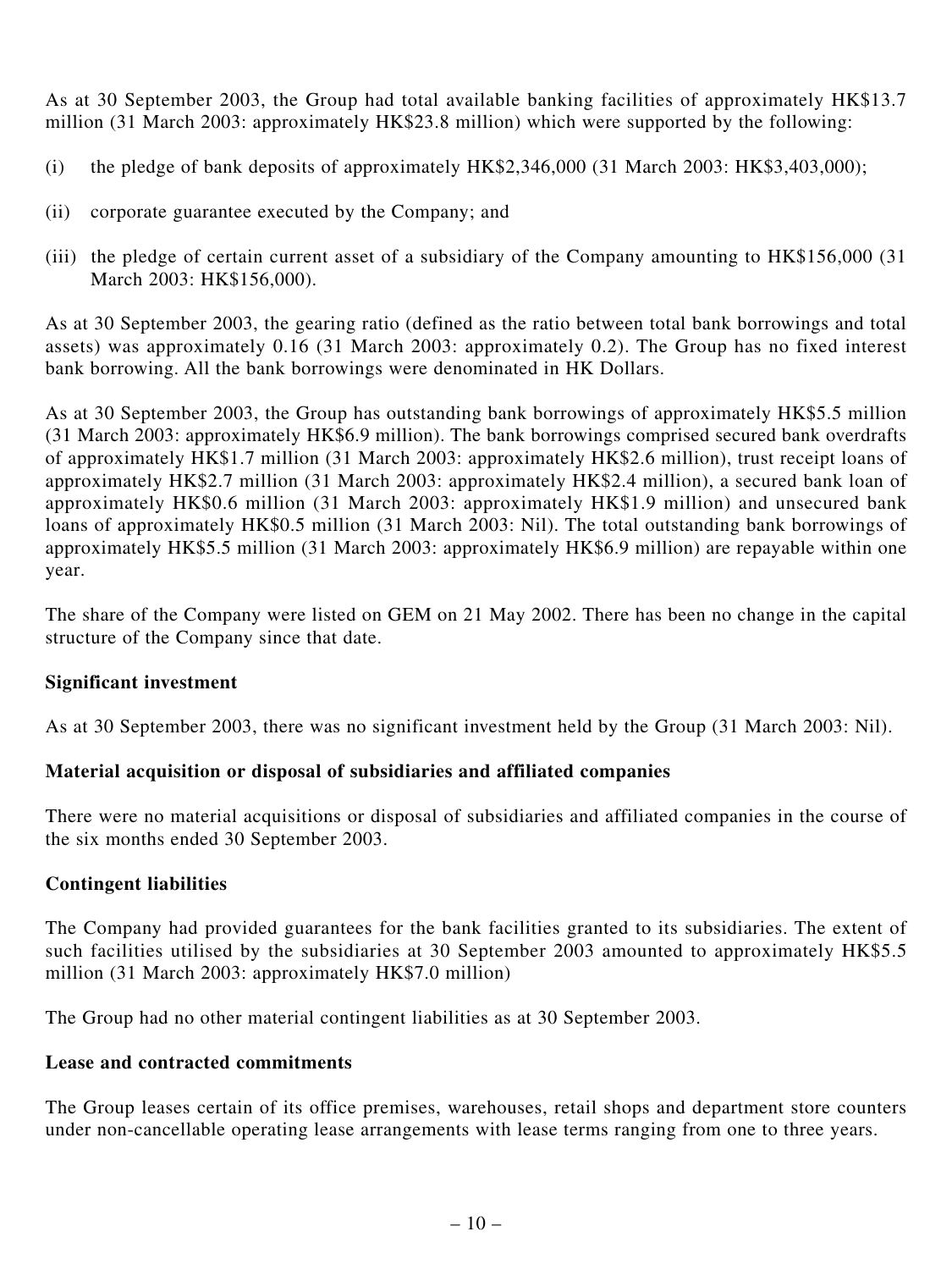At 30 September 2003, the Group had total future minimum lease payments in respect of non-cancellable operating leases falling due as follows:

|                                         | 30 September         | 31 March  |
|-----------------------------------------|----------------------|-----------|
|                                         | 2003                 | 2003      |
|                                         | <b>HK\$'000</b>      | HK\$'000  |
|                                         | ( <i>Unaudited</i> ) | (Audited) |
| Land and buildings expiring:            |                      |           |
| Within one year                         | 3,895                | 5,854     |
| In the second to fifth years, inclusive | 1,406                | 1,640     |
|                                         | 5,301                | 7,494     |

As at 30 September 2003, the Group had contracted commitments in respect of purchases of certain fixed assets of HK\$200,000 (31 March 2003: Nil).

#### **Foreign exchange exposure**

The Group's income and expenditure during the six months ended 30 September 2003 were mainly denominated in US Dollars, HK Dollars and New Taiwanese ("NT") Dollars, and most of the assets and liabilities as at 30 September 2003 were denominated in HK Dollars and NT Dollars. Accordingly, the Directors are of the view that, to certain extent, the Group is exposed to foreign currency exchange risk. For the US Dollars foreign exchange exposure, the Director believe the exposure is small as the exchange rate of US Dollars to HK Dollars is comparatively stable. However, the Group is exposed to NT Dollars foreign exchange exposure and fluctuation of exchange rates of NT Dollars against HK Dollars could affect the Group's results of operations. During the year, no hedging transaction or arrangement was made.

### **Treasury policies**

The Group adopts a conservative approach towards its treasury policies. The Group strives to reduce exposure to credit risk by performing ongoing credit evaluations of the financial conditions of its customers. To manage liquidity risk, the board of directors closely monitors the Group's liquidity position to ensure that the liquidity structure of the Group's assets, liabilities and commitments can meet its funding requirements.

### **Segment information**

*Business segments*

Retail sales

Retail sales increased by approximately 4.3%, as compared to the corresponding period in previous year, to approximately HK\$16.9 million (six months ended 30 September 2002: approximately HK\$16.2 million). The increase was mainly attributed to the increase in the level of sales in the retail outlets in Taiwan.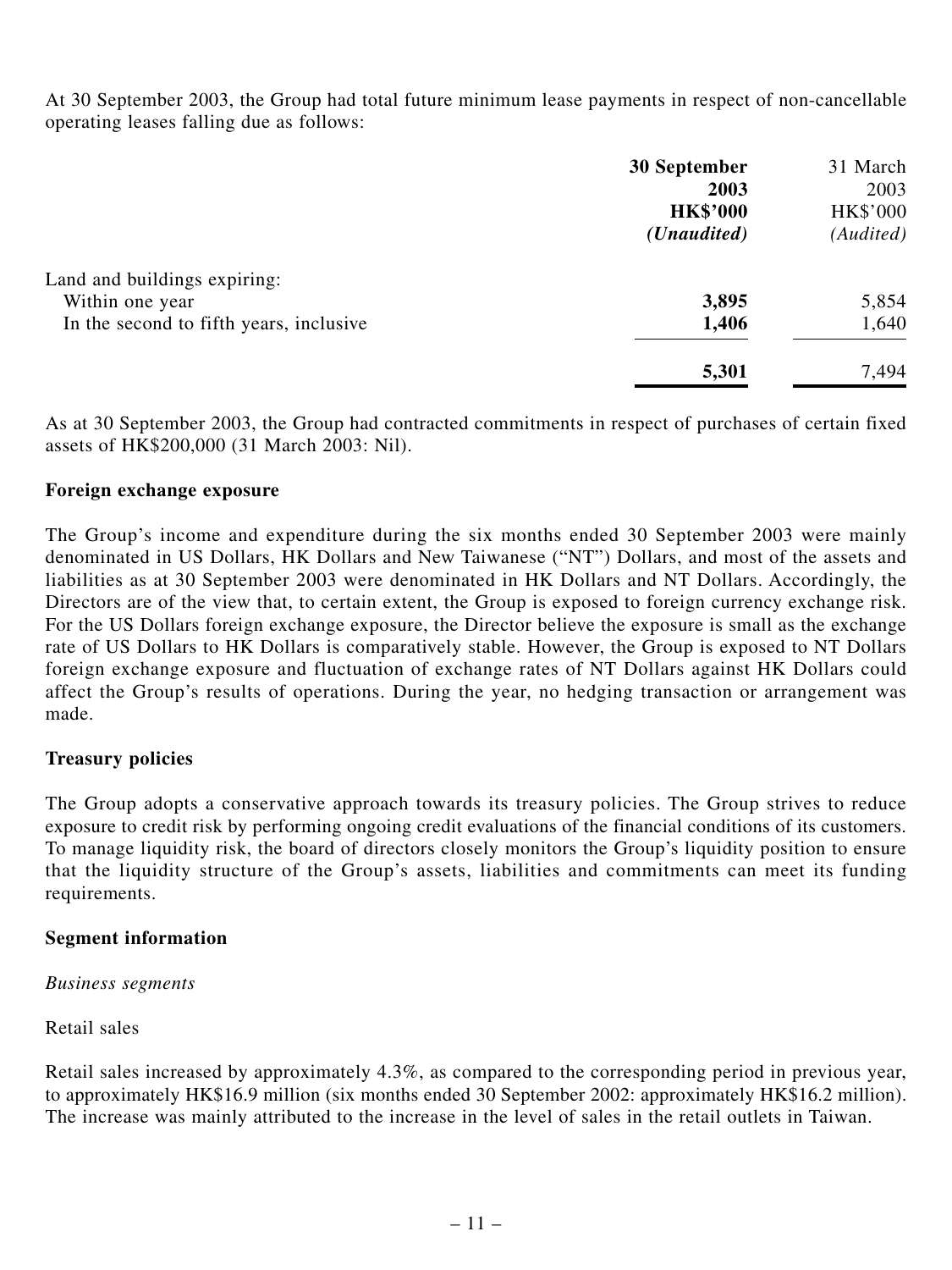#### Wholesale sales

Wholesale sales comprised sales to agents and sales to distributors.

Wholesale sales increased by approximately 13.8%, as compared to the corresponding period in previous year, to approximately HK\$12.4 million (six months ended 30 September 2002: approximately HK\$10.9 million). The increase was mainly attributed to the increase in quantity sold to new and existing agents and distributors.

#### *Geographical segment*

For the six months ended 30 September 2003, sales in Hong Kong increased by approximately 10.4% compared to the corresponding period in previous year. The increase was mainly attributed to increase in wholesale sales in Hong Kong.

For the six months ended 30 September 2003, sales to elsewhere in the PRC decreased by approximately 32.1% compared to the corresponding period in previous year. The decrease was mainly attributed to the decrease in quantity sold to the Group's agents in the PRC due to higher level of competition.

For the six months ended 30 September 2003, sales to Taiwan increased by approximately 20.7% compared to the corresponding period in previous year. The increase was mainly attributed to the increase in the level of sales by retail outlets in Taiwan.

For the six months ended 30 September 2003, sales to Singapore decreased by approximately 20.6% compared to the corresponding period in previous year. The decrease was mainly attributed to the decrease in quantity sold to the Group's agent in Singapore due to weak retail market generally in Singapore.

For the six months ended 30 September 2003, sales to other countries increased by approximately 44.2% compared to the corresponding period in previous year. The increase was mainly attributed to the increase in orders from countries other than above, which include United States, Thailand, Philippines and Chile.

Please also refer to note 2 to the Results of this announcement for details of business and geographical segments.

### **Future plans for material investments and expected source of funding**

Details for the Group's future plans for material investments or capital assets and their expected source of funding have been stated in the Company's Prospectus under the sections headed "Statement of Business Objectives" and "Reasons for the Share Offer and the Use of Proceeds" respectively. Other than those disclosed, the Group did not have any plan for material investments or capital assets.

#### **Employees and remuneration policies**

As at 30 September 2003, the Group had 89 (31 March 2003: 87) employees, including directors. Total staff costs (including directors' emoluments) were approximately HK\$5 million in the six months 30 September 2003 as compared to approximately HK\$5.6 million in the six months ended 30 September 2002. Remuneration is determined by reference to market terms and the performance, qualification and experience of individual employee. Year-end bonus based on individual performance will be paid to employees as recognition of and reward for their contributions. Other benefits include contributions to statutory mandatory provident fund scheme to its employees in Hong Kong. To date, no share options have been granted to employees.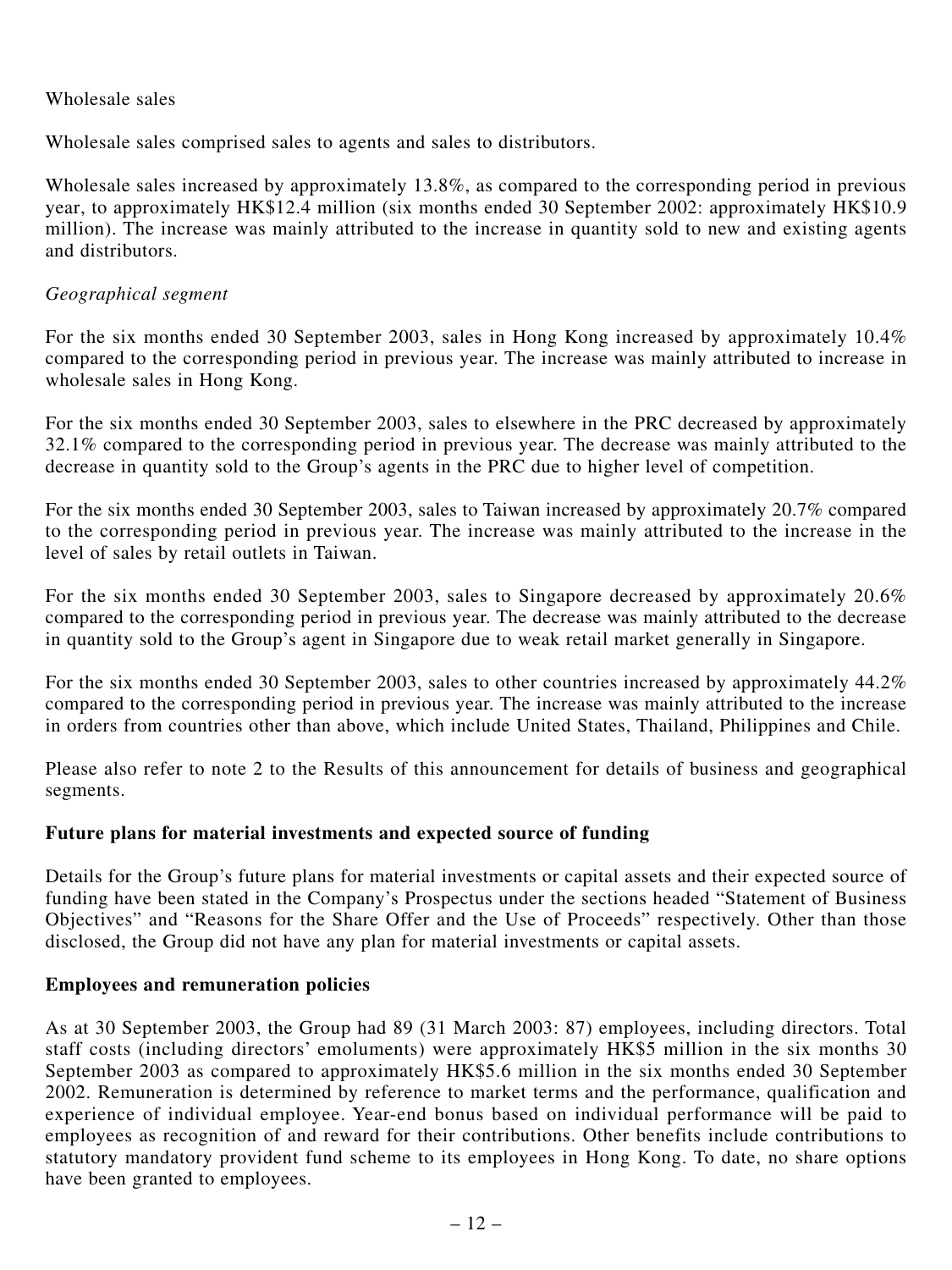### **PROSPECTS**

With the increase in the number of tourists in Hong Kong and the recovery in the consumer markets in the US, the Group is optimistic of the prospects of the Group and will continue to implement various promotion strategies to boast sales. The Group will continue on the work in identifying distributors to target overseas markets. The Group will also continue to introduce new innovative designs and products more frequently to keep up with the corporate image and maintain consumers' interests in the products of the Group.

#### **COMPARISON OF BUSINESS OBJECTIVES WITH ACTUAL BUSINESS PROGRESS**

The following is a summary of the actual progress of the Group compared with the business objectives set out in the Prospectus for the period from 1 April 2003 to 30 September 2003 (the "Review Period").

| According to the business objectives as stated<br>in the Prospectus     | <b>Actual business progress in the Review Period</b>                                                                                                                                          |
|-------------------------------------------------------------------------|-----------------------------------------------------------------------------------------------------------------------------------------------------------------------------------------------|
| <b>Sales and marketing</b>                                              |                                                                                                                                                                                               |
| Open new retail outlets in Hong Kong and Taiwan                         | The Group closed 2 retail outlets in Hong Kong<br>during the Review Period as the leases expired and<br>the agreement to extend the tenancy period was not<br>reached.                        |
|                                                                         | In Taiwan, 1 retail outlet was closed due to expiry<br>of the lease and the Group considered it not<br>economically feasible to renew the lease.                                              |
|                                                                         | The Group is continuing to identify new retail<br>outlets premises in Hong Kong and Taiwan.                                                                                                   |
| Enter into partnerships with new agents in new areas                    | The Group is continuing on the lookout of potential<br>new agents in new areas and it is in the process of<br>finalising the partnership agreement with an agent<br>in Thailand.              |
| Promote and strengthen brand loyalty:                                   |                                                                                                                                                                                               |
| Enter into partnerships with business partners to<br>issue credit cards | The Group has suspended plans to enter into<br>partnerships with business partners to issue credit<br>cards as the operating costs for issuing credit cards<br>is not economically justified. |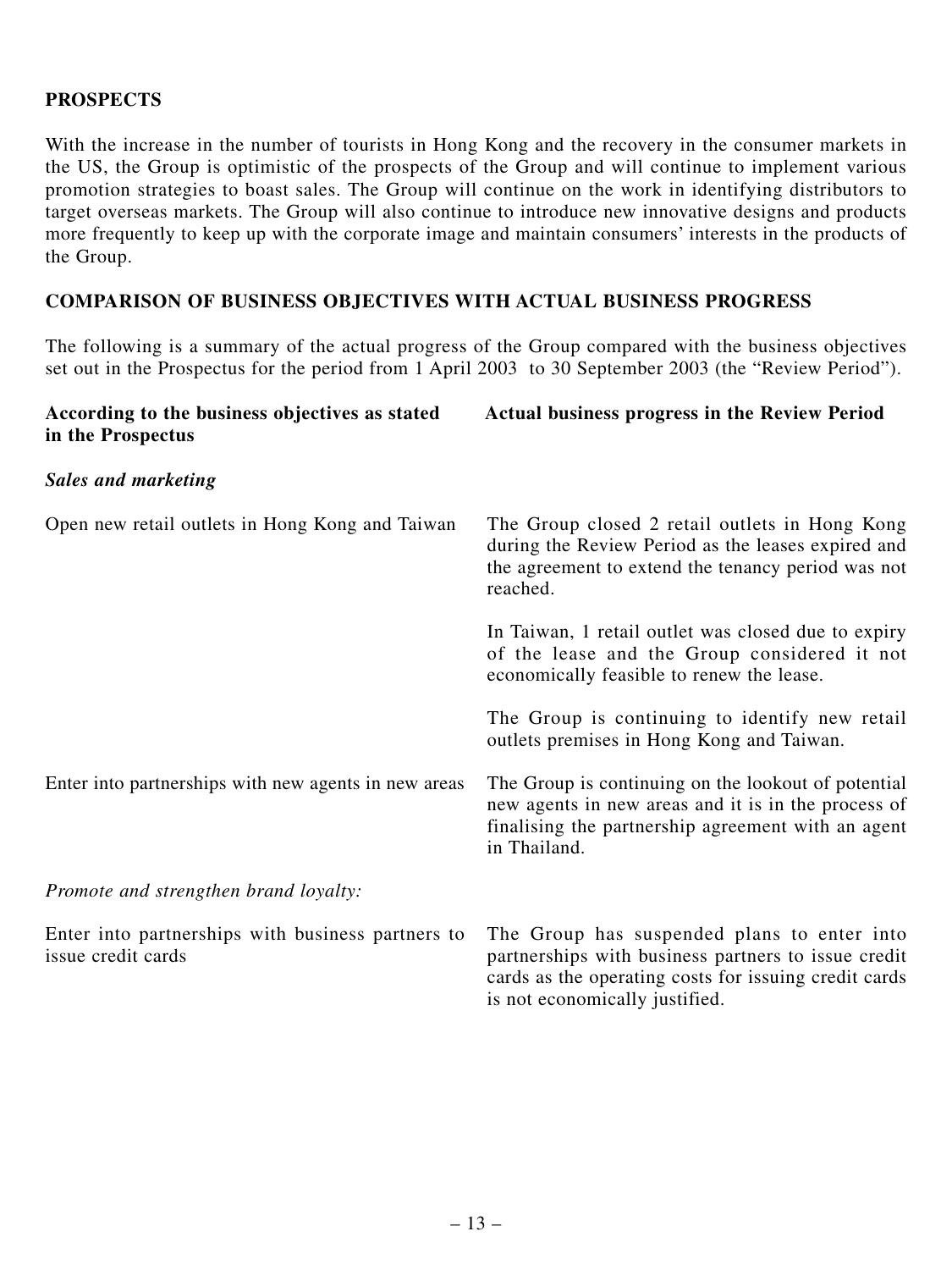| According to the business objectives as stated<br>in the Prospectus                                    | <b>Actual business progress in the Review Period</b>                                                                                                                                                                                                                                                                               |
|--------------------------------------------------------------------------------------------------------|------------------------------------------------------------------------------------------------------------------------------------------------------------------------------------------------------------------------------------------------------------------------------------------------------------------------------------|
| Conduct advertising campaigns:                                                                         |                                                                                                                                                                                                                                                                                                                                    |
| Billboards, advertisement on transportations, road<br>shows, participation in promotions, sponsorships | The Group continued to conduct advertising<br>campaigns such as bill boards and road shows<br>during the Review Period. The Group also<br>participated in promotion activities with credit card<br>and discount card issuers.                                                                                                      |
| Increase the profile of <b>FX CREATIONS</b> members<br>club via advertisement and promotions           | The Group conducted advertisements and promotion<br>via posters and leaflets to increase the profile of<br><b>FX CREATIONS</b> members club.                                                                                                                                                                                       |
| Design and product development                                                                         |                                                                                                                                                                                                                                                                                                                                    |
| Develop new series and models for existing products                                                    | The Group continued to develop and introduce new<br>series and models for products under its<br>brandnames, FX CREATIONS, USU and Annvu<br>during the Review Period.                                                                                                                                                               |
| Develop professional office bags                                                                       | The Group continued to develop and introduce new<br>series of professional office bags under the<br>brandname FX CREATIONS during the Review<br>Period.                                                                                                                                                                            |
| Develop apparel products with business partners<br>under the FX CREATIONS brandname                    | The Group is in the process of identifying business<br>partners for the development of apparel products.                                                                                                                                                                                                                           |
| Develop eyewear products with business partners<br>under the FX CREATIONS brandname                    | Eyewear products continued to be developed by<br>business partner under the FX CREATIONS<br>brandname and sold during the Review period.                                                                                                                                                                                           |
| <b>Geographical expansion</b>                                                                          |                                                                                                                                                                                                                                                                                                                                    |
| Negotiate and sign up new sole agents in Japan                                                         | The Group has not signed up its sole agency<br>agreement with its authorized distributors as the<br>agreement to the terms have not been reached. The<br>Group intends to postpone the sole agency<br>arrangement to before 30 September 2004 in order<br>to provide more time for the market for the Group's<br>products to grow. |
| Negotiate and sign up new agents in USA                                                                | The Group is in the process of identifying potential<br>agents in the US. No agreement has been reached<br>as at 30 September 2003.                                                                                                                                                                                                |
| Negotiate and sign up new agents in Europe                                                             | The Group has signed an agency agreement with a<br>distributor in the United Kingdom. The Group is<br>continuing to identify other possible new distributors<br>in Europe.                                                                                                                                                         |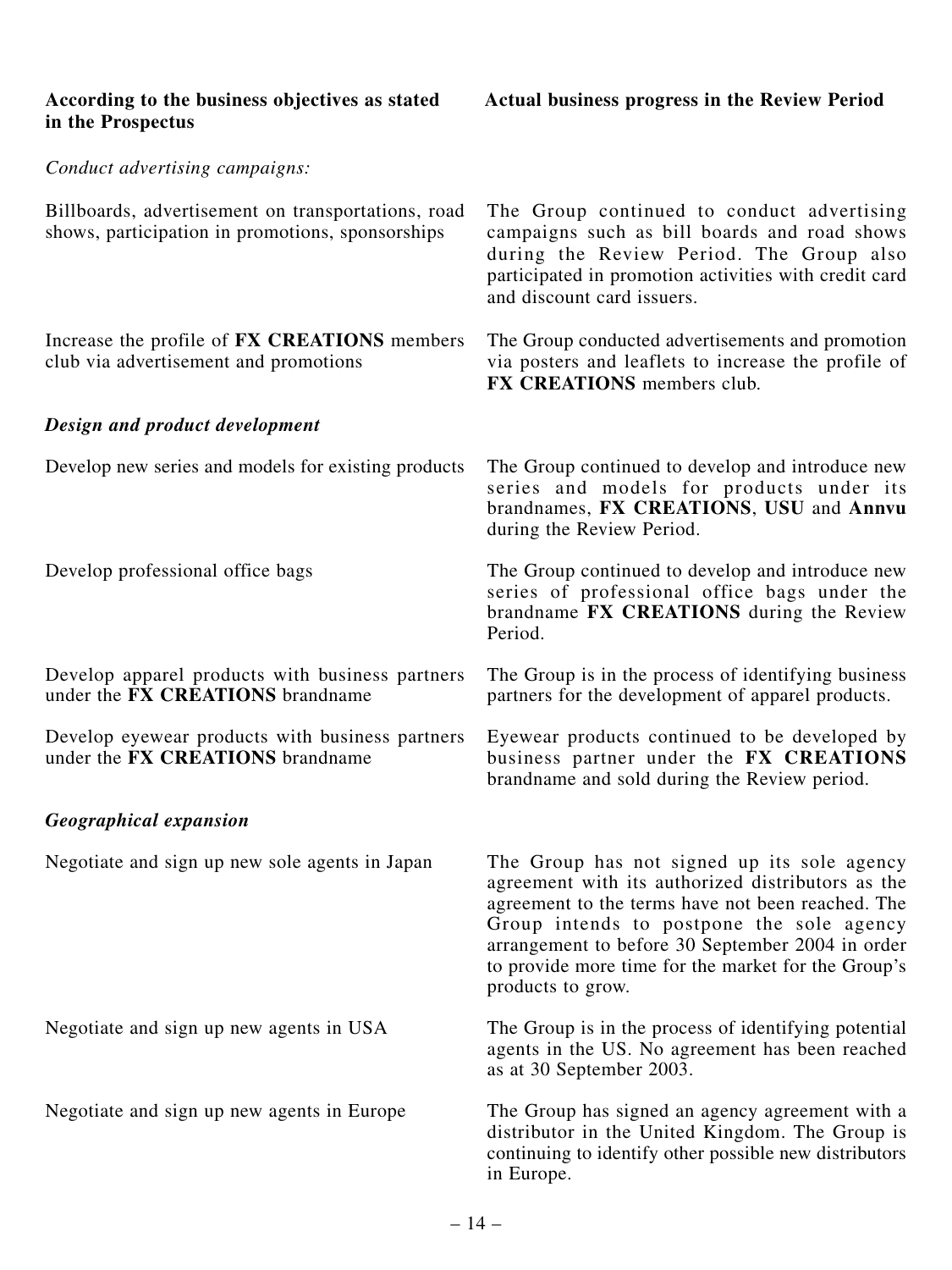| According to the business objectives as stated |  |  |
|------------------------------------------------|--|--|
| in the Prospectus                              |  |  |

for the provision of production premises, water,

electricity and labour.

### *Human resources deployment*

| Expand the marketing sales and retail sales team                                  | As at 30 September 2003, there are 50 staff in the<br>marketing and retail sales team (31 March 2003:<br>56). The number of staff has decreased as 3 retail<br>outlets were closed during the Review Period. The<br>Group will recruit more sales staff once location of<br>suitable outlet is identified.                                                                                                                                                                           |
|-----------------------------------------------------------------------------------|--------------------------------------------------------------------------------------------------------------------------------------------------------------------------------------------------------------------------------------------------------------------------------------------------------------------------------------------------------------------------------------------------------------------------------------------------------------------------------------|
| Expand the product development and design team                                    | As at 30 September 2003, there are 6 staff in the<br>product development and design team (31 March)<br>$2003:6$ .                                                                                                                                                                                                                                                                                                                                                                    |
| Expand the production and quality control team                                    | As at 30 September 2003, there are 17 staff in the<br>production and quality control team (31 March)<br>$2003:13$ .                                                                                                                                                                                                                                                                                                                                                                  |
| Implementation of training programmes to improve<br>the marketing skills of staff | The Group continued to implement various staff<br>training programs to improve the marketing skills<br>of front end staff.                                                                                                                                                                                                                                                                                                                                                           |
| To recruit more experience management staff                                       | The Group is always looking to recruit experienced<br>management staff for the expansion of operations.<br>During the Review Period, there was no change in<br>management staff.                                                                                                                                                                                                                                                                                                     |
| <b>Production</b>                                                                 |                                                                                                                                                                                                                                                                                                                                                                                                                                                                                      |
| Set up own production facilities in China                                         | As planned, the Group has established its own<br>manufacturing capacity through a processing agent<br>in Guanlan, Shenzhen, the PRC. During the Review<br>Period, the Group continued to acquire further plant,<br>machinery and production facilities as planned.<br>Under the processing agent arrangement, the Group<br>will be responsible for the provision of plant,<br>machinery, related leasehold improvements and<br>fixtures and the processing agent will be responsible |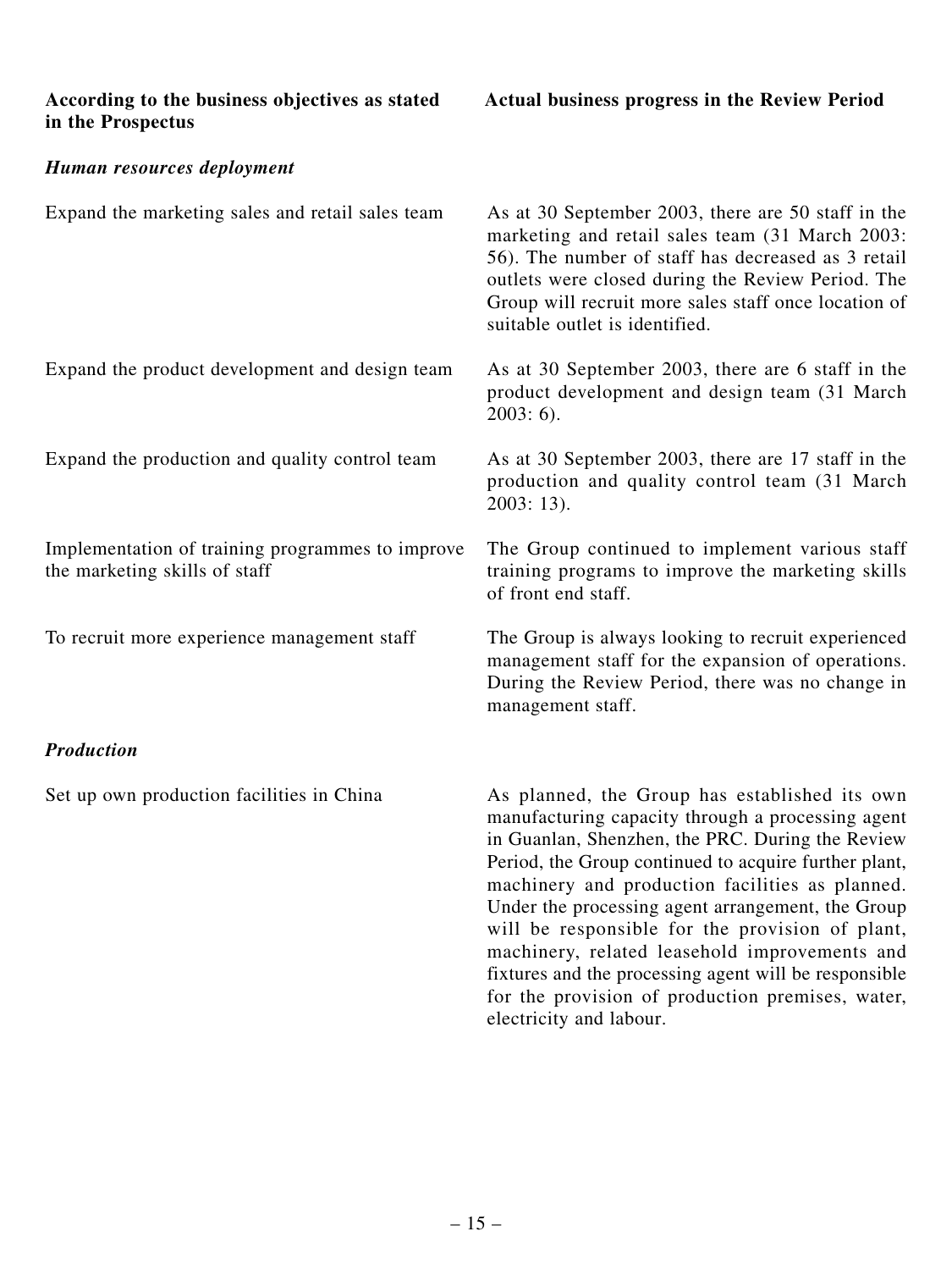#### **USE OF PROCEEDS**

During the period from 3 May 2002, (Latest Practicable Date), to 30 September 2003, the Group has applied the net proceeds from the placing of shares as follows:

|                                                                                                                                | Amount<br>extracted<br>from the<br><b>Prospectus</b><br>HK\$'000 | Actual<br>usage<br>HK\$'000 |
|--------------------------------------------------------------------------------------------------------------------------------|------------------------------------------------------------------|-----------------------------|
| Expenditure in relation to setting up<br>additional retail outlets                                                             | 1,300                                                            | 1,300                       |
| Expenditure in relation to conducting advertising and<br>marketing campaigns and other corporate image<br>enhancement programs | 600                                                              | 700                         |
| Expenditure in relation to financing the acquisition of plant,<br>machinery and production facilities                          | 10,300                                                           | 9,700                       |
| Expenditure in relation to financing the expansion of<br>the geographical coverage of the Group's network                      | 300                                                              |                             |
|                                                                                                                                | 12,500                                                           | 12,050                      |

The remaining net proceeds as at 30 September 2003 was approximately HK\$1,250,000 and was placed on short-term interest bearing deposits with banks in Hong Kong.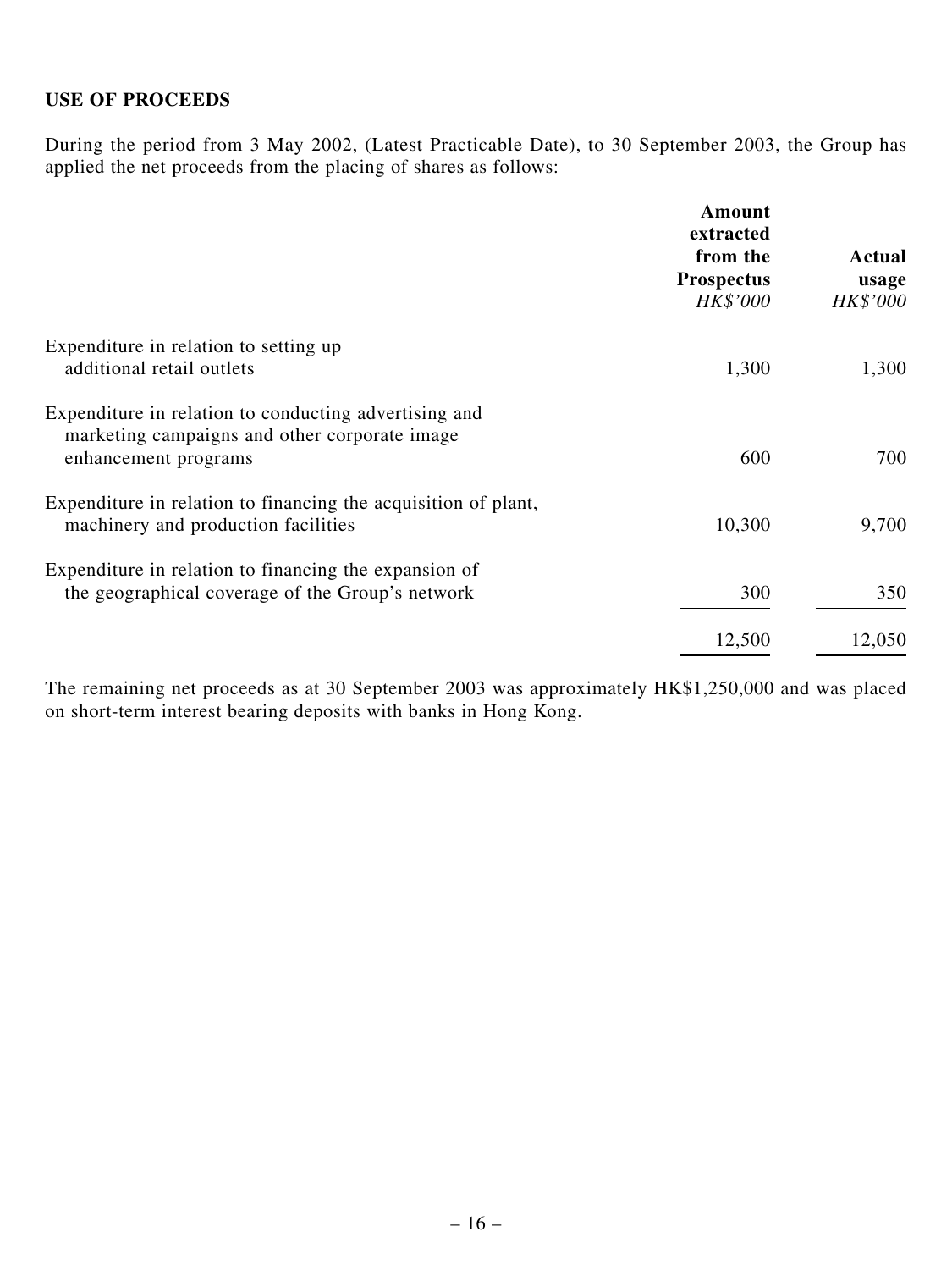#### **DIRECTORS' INTERESTS IN SHARES**

As at 30 September 2003, the interests and short positions of the directors of the Company in the shares, underlying shares and debentures of the Company or any of its associated corporations (within the meaning of Part XV of the Securities and Futures Ordinance (Cap. 571, Laws of Hong Kong) ("SFO")) which were required to be notified to the Company and the Stock Exchange pursuant to Divisions 7 and 8 of Part XV of the SFO (including interests or short positions which they were taken or deemed to have under such provisions of the SFO) or as recorded in the register required to be kept by the Company under Section 352 of the SFO or otherwise required to be notified to the Company and the Stock Exchange pursuant to the minimum standards of dealings by directors as referred to in Rules 5.40 to 5.58 of the GEM Listing Rules, were as follows:

|                      |        | <b>Type of interest</b> | <b>Number of issued</b><br>ordinary shares held |
|----------------------|--------|-------------------------|-------------------------------------------------|
| Mr. Ng Pak To, Petto | (Note) | Corporate               | 280,000,000                                     |

*Note:* These shares represent a 70% equity interest in the Company and are held by Wise New Management Limited ("WNML"). The issued share capital of WNML is beneficially owned by Cashtram Associates Limited as to 45%, FX Creations (Holding) Inc. as to 30% and Forge Smart Investments Limited as to 25%. The issued share capital of Cashtram Associates Limited is owned as to 40%, 30%, 20% and 10% by Mr. Ng Pak To, Petto, Mr. Ho Kai Chung, David, Madam Ho Pui Lai and Mr. Tan Yu, Wally, respectively. Madam Ho Pui Lai is the wife of Mr. Ng Pak To, Petto. The issued share capital of FX Creations (Holding) Inc. is wholly owned by Mr. Wong Wai Shan. The issued share capital of Forge Smart Investments Limited is wholly owned by Mr. Ng Pak To, Petto.

Save as disclosed above, as at 30 September 2003, none of the directors had any other interests or short positions in any shares, underlying shares or debentures of the Company or any of its associated corporation (within the meaning of Part XV of the SFO) which were required to be notified to the Company and the Stock Exchange pursuant to Divisions 7 and 8 of Part XV of the SFO (including interests or short positions which they were taken or deemed to have under such provisions of the SFO), or which were required to be recorded in the register kept by the Company under Section 352 of the SFO or otherwise required to be notified to the Company and the Stock Exchange pursuant to the minimum standards of dealings by directors as referred to in Rules 5.40 to 5.58 of the GEM Listing Rules.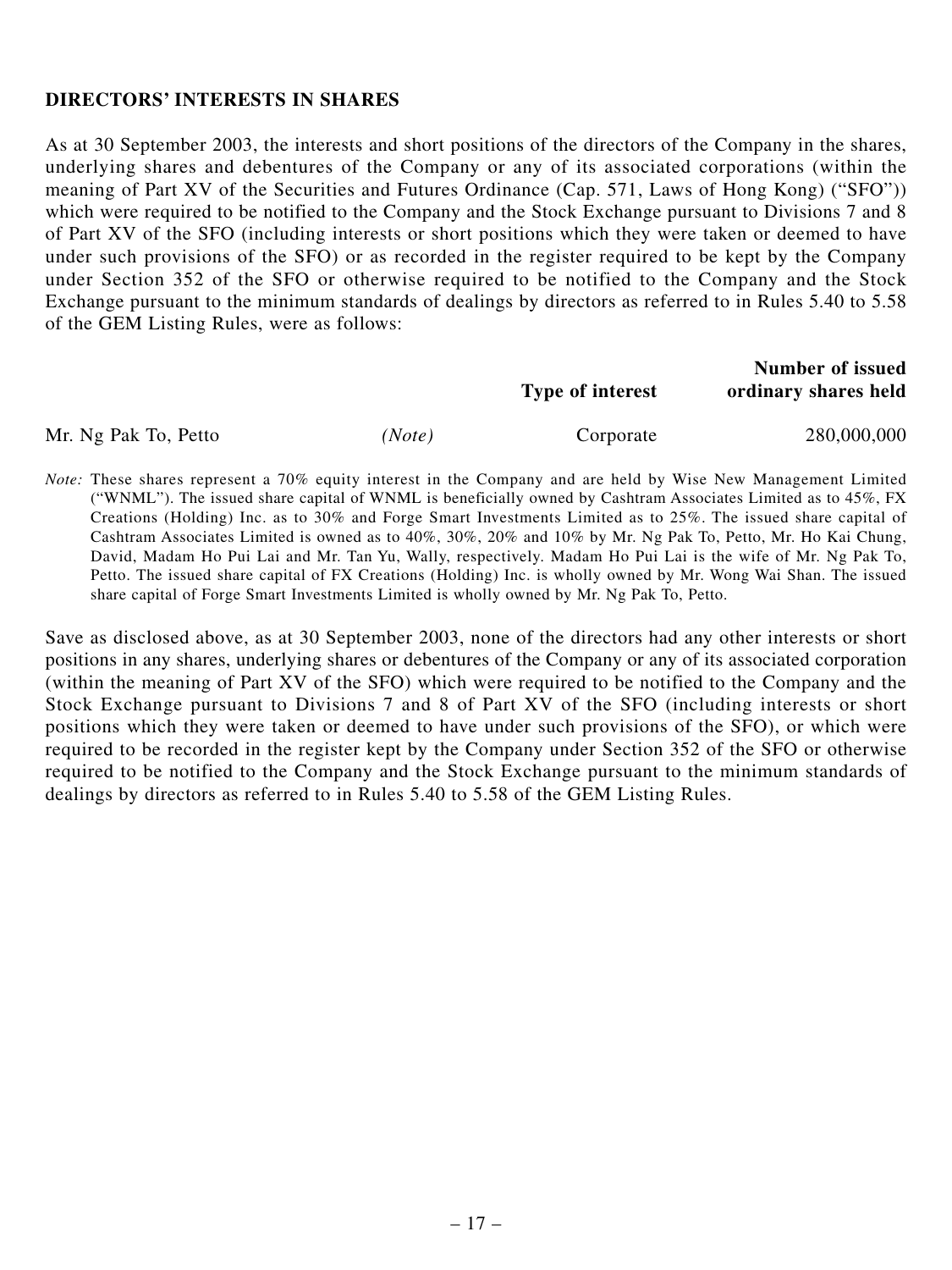### **SUBSTANTIAL SHAREHOLDER**

As at 30 September 2003, other than the interests of certain directors as disclosed under the section headed "Directors' interests in shares" above, the interests and short positions of persons in the shares and underlying shares of the Company which would fall to be disclosed to the Company under the provisions of Divisions 2 and 3 of Part XV of the SFO or, who is, directly or indirectly, interested in 10% or more of the nominal value of any class of share capital carrying rights to vote in all circumstances at general meetings of any other members of the Group, or substantial shareholders as recorded in the register of substantial shareholder required to be kept by the Company under Section 336 of the SFO were as follow:

|                             |             | Number of<br>shares held | Percentage<br>of holding |
|-----------------------------|-------------|--------------------------|--------------------------|
| WNML                        | <b>Note</b> | 280,000,000              | 70%                      |
| Cashtram Associates Limited | <i>Note</i> | 280,000,000              | 70%                      |

*Note:* The details are disclosed under the section headed "Directors' interests in shares" above.

Save as disclosed above, as at 30 September 2003, the directors of the Company were not aware of any other person (other than the directors of the Company) who had an interest or short position in the shares or underlying shares of the Company which would fall to be disclosed to the Company under the provisions of Divisions 2 and 3 of Part XV of the SFO or, who is, directly or indirectly, interested in 10% or more of the nominal value of any class of share capital carrying rights to vote in all circumstances at general meetings of any other members of the Group, or any other substantial shareholders whose interests or short positions were recorded in the register required to be kept by the Company under Section 336 of the SFO.

### **SHARE OPTION SCHEME**

The Company operates a share option scheme (the "Scheme") for the purpose of recognising significant contributions of specified participants including the employees of the Group to the growth of the Group, by rewarding them with opportunities to obtain an ownership interest in the Company and to further motivate and give an incentive to these persons to continue to contribute to the Group's long term success and prosperity. The Scheme became effective on 21 May 2002 and, unless otherwise cancelled or amended, will remain in force for ten years from that date.

As at 30 September 2003, no share options have been granted under the Scheme.

### **DIRECTORS' RIGHTS TO ACQUIRE SECURITIES**

Apart from as disclosed under the heading "Directors interests in securities" and the transactions relating to the Group Reorganisation as disclosed above, at no time since the incorporation of the Company were rights to acquire benefits by means of the acquisition of shares in or debentures of the Company or of any other body corporate granted to any director or their respective spouse or children under 18 years of age, or were any such rights exercised by them; or was the Company, its holding company or any of its subsidiaries a party to any arrangement to enable the directors, their respective spouse or children under 18 years of age to acquire such rights in the Company in any other body corporate.